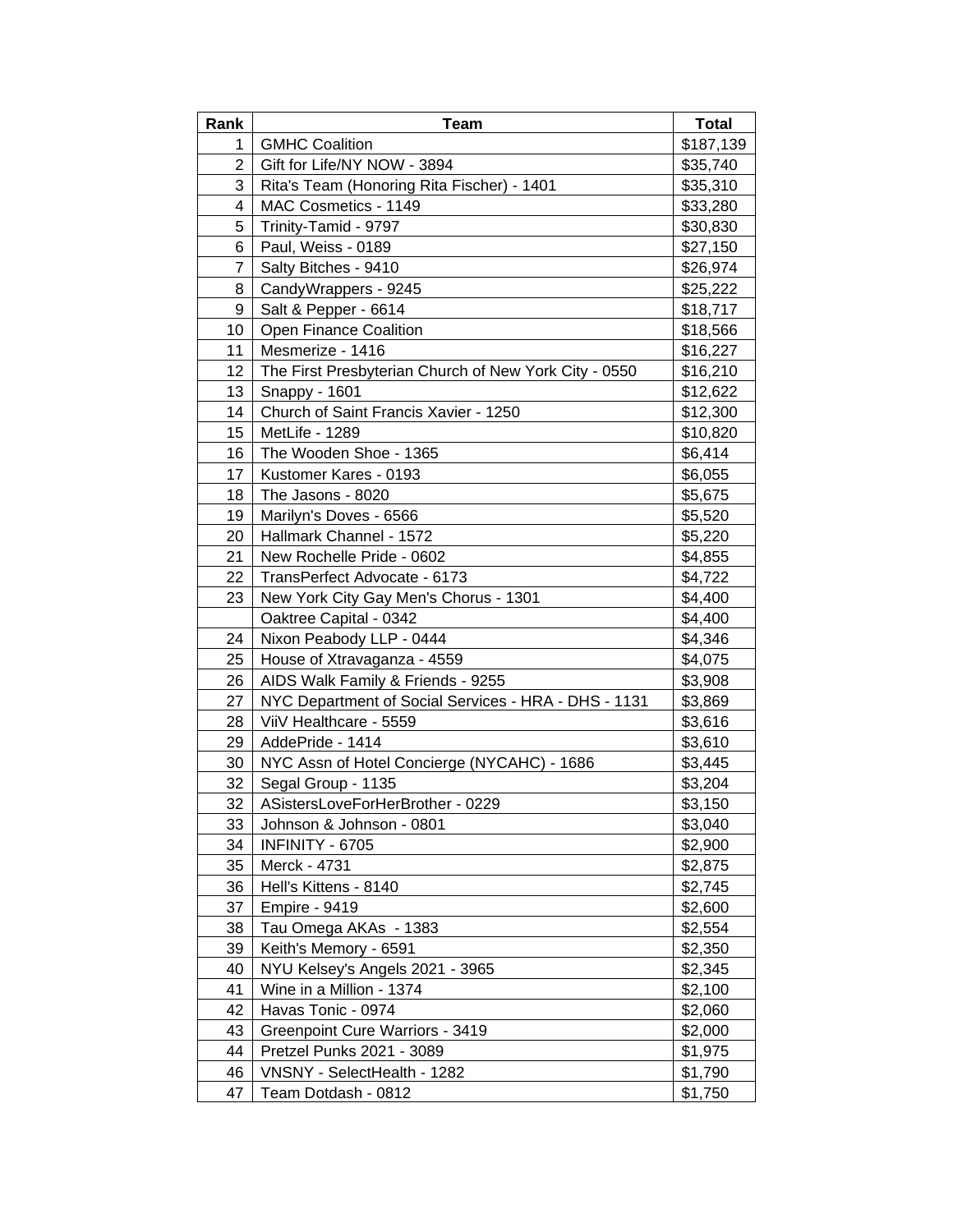| 48 | Congregation Beit Simchat Torah Team - 0415       | \$1,597 |
|----|---------------------------------------------------|---------|
| 49 | IPC Systems - 0238                                | \$1,596 |
| 50 | <b>BRONSKIWITZ - 0821</b>                         | \$1,500 |
|    | Lambda Sigma Upsilon Latino Fraternity - 2916     | \$1,500 |
|    | Verisk Pride Network Jersey City - 9472           | \$1,500 |
| 50 | McDonalds Field Office-Stamford - 3471            | \$1,485 |
| 51 | Aaron - 1558                                      | \$1,475 |
| 52 | Accenture Angels - 1323                           | \$1,420 |
| 53 | 1StepCloser - 7948                                | \$1,100 |
| 54 | East Side Middle School - 0636                    | \$1,065 |
| 55 | Ralph Lauren Corporate Foundation - 1070          | \$1,045 |
| 56 | Creatives for a Cure - 3169                       | \$1,020 |
| 57 | Team-G - 4073                                     | \$1,010 |
| 58 | West Elm/Williams-Sonoma, Inc. - 0680             | \$1,000 |
|    | TeamCal - 1899                                    | \$1,000 |
|    | The Goat - 1559                                   | \$1,000 |
| 59 | BronxWorks - 6942                                 | \$900   |
|    | <b>POSSUM - 7020</b>                              | \$900   |
| 60 | Luke & Gino - 1451                                | \$835   |
| 61 | In Honor of Gayle L. Jacobs - 1644                | \$787   |
| 62 | Dignity NY - 0014                                 | \$765   |
| 63 | Protiviti Inc. - 4447                             | \$750   |
| 64 | Moynihan Team - 1593                              | \$695   |
| 65 | Team Chachi - 5743                                | \$630   |
| 66 | Team Baz - 0234                                   | \$625   |
| 67 | Lez be Frank - 1663                               | \$620   |
| 68 | United Nations Cares - 1277                       | \$555   |
| 69 | Team Rennie - 9629                                | \$550   |
|    | VIP Community Services, Inc. - 8349               | \$550   |
| 70 | Ethical Culture Team - 1519                       | \$535   |
| 71 | Team Hudson Valley - 6296                         | \$490   |
| 72 | PepsiCo EQUAL - 1407                              | \$470   |
|    | Team Meeum - 9358                                 | \$470   |
| 73 | Moody's - 9705                                    | \$450   |
|    | Wall Street Alphas - 1173                         | \$450   |
| 74 | <b>PVH - WERK - 0209</b>                          | \$375   |
| 75 | The Body Shop - 1232                              | \$365   |
| 76 | Bloomberg - 8206                                  | \$340   |
| 77 | The Rehearsal Club - 1024                         | \$325   |
| 78 | <b>HOSNYC - 1563</b>                              | \$310   |
|    | NJ ADP Pride - 1547                               | \$310   |
|    | RELX Pride NYC - 0029                             | \$310   |
| 79 | Broadway Serves - 0986                            | \$303   |
| 80 | Avery&Luke -1581                                  | \$300   |
|    | Kering ALL Group - 1616                           | \$300   |
|    | N.E.X.T. Leadership Generation (NLG), Inc. - 9111 | \$300   |
|    | Uncle Phil's Fearless Fighters - 7908             | \$300   |
| 81 | Starbucks - 1388                                  | \$260   |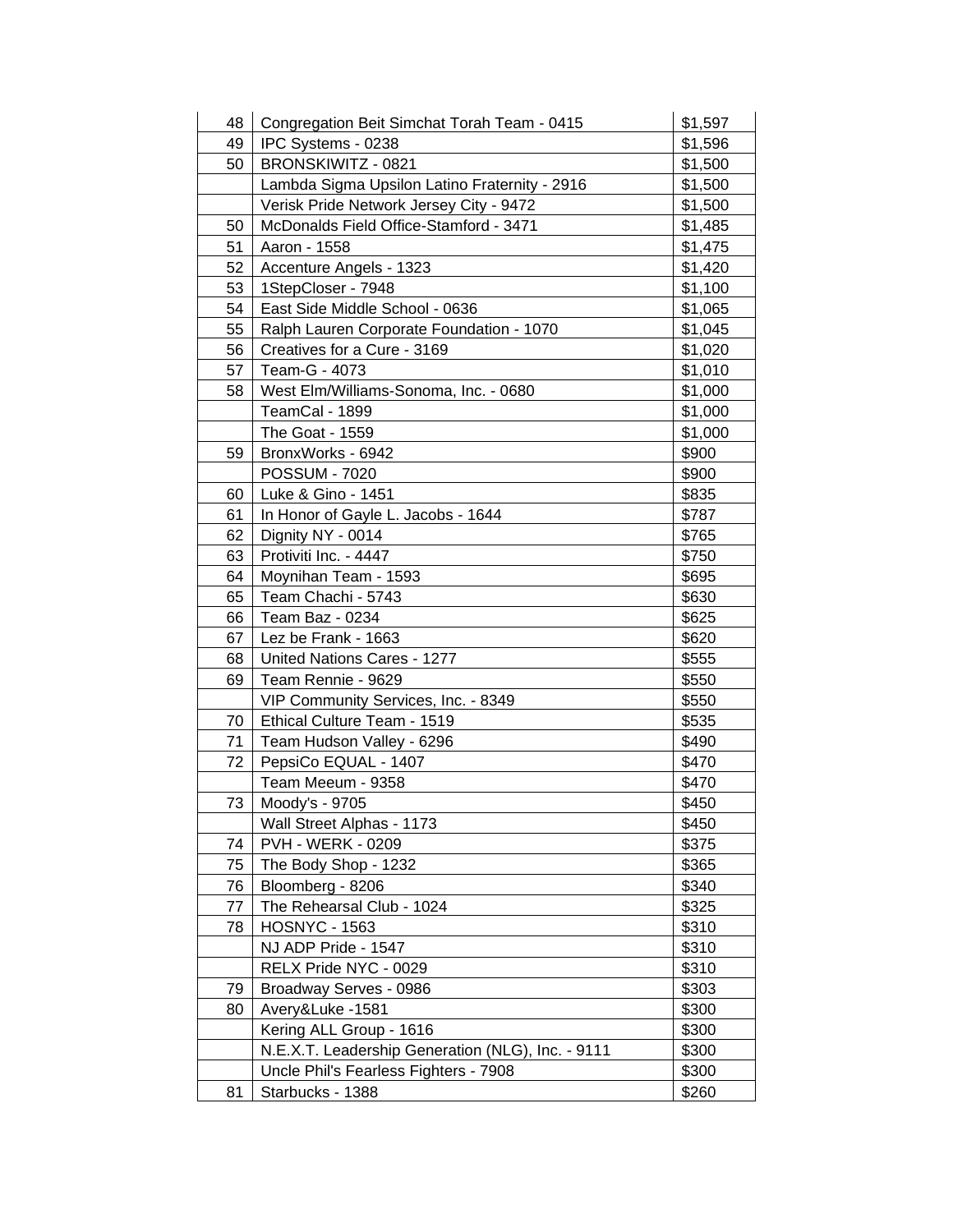| 82  | Quacker Bridge - 1603                 | \$250 |
|-----|---------------------------------------|-------|
| 83  | Rocky^s Kids - 1569                   | \$245 |
| 84  | Team Lovell - 0305                    | \$240 |
| 85  | Columbia Research Unit - 2078         | \$225 |
| 86  | Phi Gamma Chi - 0604                  | \$205 |
| 87  | ICAP - 5141                           | \$200 |
| 88  | PwC - 9185                            | \$150 |
|     | Sacred Fellowship Ministry - 1553     | \$150 |
|     | SirMarkofGray - 1657                  | \$150 |
|     | Team Dynomite - 4842                  | \$150 |
| 89  | PANYC Salon - 9281                    | \$140 |
| 90  | Squarespace - 1429                    | \$130 |
| 91  | Conte - 1584                          | \$125 |
|     | LaGuardia PN Nursing Club - 1639      | \$125 |
| 92  | Bibi Juice - 9947                     | \$120 |
| 93  | Jhento - 4204                         | \$105 |
| 94  | 9 Story NY - 7704                     | \$100 |
|     | BHS Students United - 2025            | \$100 |
|     | BofA Carll's Corner - 1645            | \$100 |
|     | Chazelle - 1640                       | \$100 |
|     | Chris & Cesar's Pride Warriors - 1512 | \$100 |
|     | Learn, Live, Hope - 1787              | \$100 |
|     | ScoutMisha - 8567                     | \$100 |
|     | Taylor Family - 1636                  | \$100 |
|     | Walking for Life and Love - 1613      | \$100 |
|     | Zeta Global -1551                     | \$100 |
| 95  | Pennies from Heaven - 1496            | \$75  |
| 96  | IATSE PRIDE - 0764                    | \$50  |
|     | Sidney - 0557                         | \$50  |
|     | <b>SOSKIS - 1621</b>                  | \$50  |
|     | Target - D473 - 1642                  | \$50  |
|     | Target D460 - 1614                    | \$50  |
|     | Target R400 - 6743                    | \$50  |
|     | The Gaze Pod - 1549                   | \$50  |
| 97  | The Parkers - 0184                    | \$45  |
| 98  | Froot Loops - 0655                    | \$30  |
| 99  | #SHAMEisLAME - 1625                   | \$25  |
|     | Circle of Voices Inc - 1570           | \$25  |
|     | Cosvoid - 1295                        | \$25  |
|     | Hot Girls - 1621                      | \$25  |
|     | Marriott International - 8203         | \$25  |
|     | MongoDB NYC - 1576                    | \$25  |
|     | Nivi - 1556                           | \$25  |
|     | Our Very Own NYC Inc. - 1653          | \$25  |
|     | Purple Lady - 4045                    | \$25  |
|     | Team Trina - 0975                     | \$25  |
|     | The Goddess - 1578                    | \$25  |
| 100 | X-Force - 1635                        | \$21  |